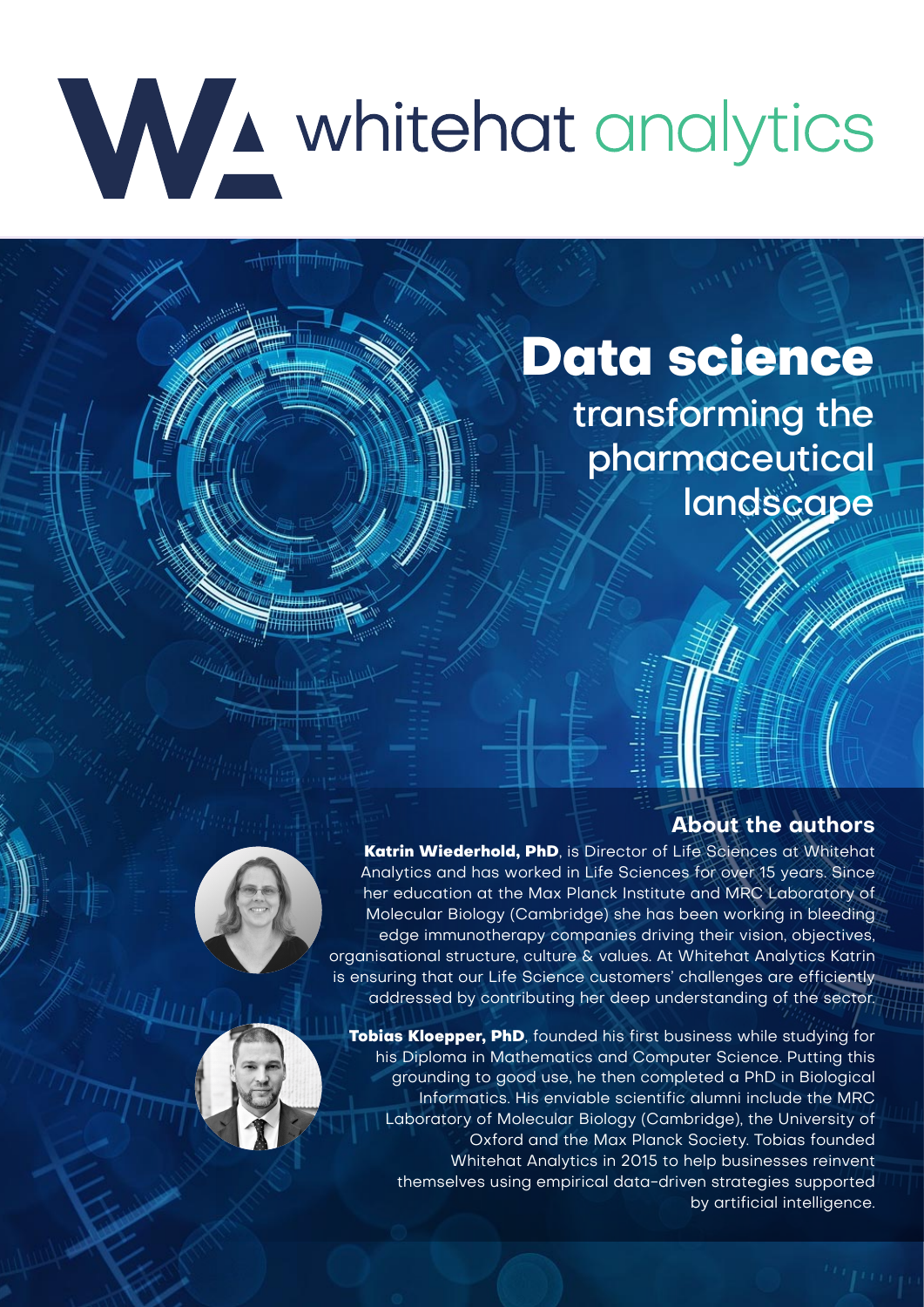

# **HOW DATA SCIENCE CAN TRANSFORM THE PHARMACEUTICAL LANDSCAPE**

For every 5,000 compounds starting in the laboratory, five are tested in humans and one makes it to market. Moreover, it takes approximately 10 years and an average cost of \$2-3 billion to develop each new drug.' During this development, a vast amount of molecular and clinical data are created and subsequently stored in proprietary networks.

Significant effort is currently being focused on data management at the start of the drug development process, in the drug discovery phase. However, the substantial impact data science can have further downstream is largely neglected, meaning there is a huge potential opportunity for pharmaceutical businesses to digitally transform their downstream operations.

In this whitepaper we outline how data science can have a transformational impact on big pharma, particularly in the drug manufacturing and commercialisation stages.

# **1. WHERE ARE BIG PHARMA ORGANISATIONS CURRENTLY INVESTING THEIR MONEY?**

With disease complexity more apparent as research technology becomes more sophisticated, developing new therapies has never been more complex, or more costly. R&D spend in the UK pharmaceutical sector alone is at an eight-year high, rising to £4.8bn in 2020, an increase of £306m on 2019 and representing the largest real-term increase of any sector.<sup>ii</sup>

The main focus of large pharmaceutical organisations is on the clinical development and commercialisation of drug candidates. This includes drug development costs such as manufacturing, clinical trial costs and the whole process of commercialisation including production and marketing. A study of the top 10 US-based drug makers by CSRxP and GlobalData found that, while drug companies spend identical revenue percentages on R&D and on operation and production (22% each), they also spend nearly one fifth (19%) – or \$47 billion – on marketing, advertising and promotion.iii

Extensive use of data science within drug discovery at the clinical trial stage is well established, or is at least under intense investment. The real – and as yet untapped – opportunity for drug developers to implement an effective data science program lies within manufacturing and commercialisation



Figure 1: Top pharma percentage spend While data science projects are well established within research and development this reflects only 22% of the total spend. Moving data science downstream into the areas of production, marketing and advertising offers the opportunity to streamline a significantly larger part of the budget. We consider this the next big opportunity in the market and see initial projects emerging into production.

# **2. REALISING THE OPPORTUNITY FOR DATA SCIENCE IN THE PHARMA SPACE**

Bringing a new pharmaceutical product to market is a lengthy process with many bottlenecks, diversions and Uturns along the way. Trials regularly fail to meet their initial objectives which can add significant delay and increase the costs of an already expensive investment. The vast amount of data generated throughout the drug development process makes implementing a cohesive data science strategy at every stage the next logical step.

The application of cutting-edge data technologies,<br>machine learning and continuous deployment deployment infrastructures are starting to bring us closer to matching the dynamic nature of the drug development process. This means we may finally be able to translate digital initiatives into the long-promised operational performance improvements, ultimately bringing more effective drugs to market faster and more cost-effectively.

Many of the big players in the pharmaceutical industry have started major initiatives for the application of these technological advancements in the drug discovery and clinical phases. These have proven to be able to extract hidden insights from collected data and allow for more efficient execution of drug development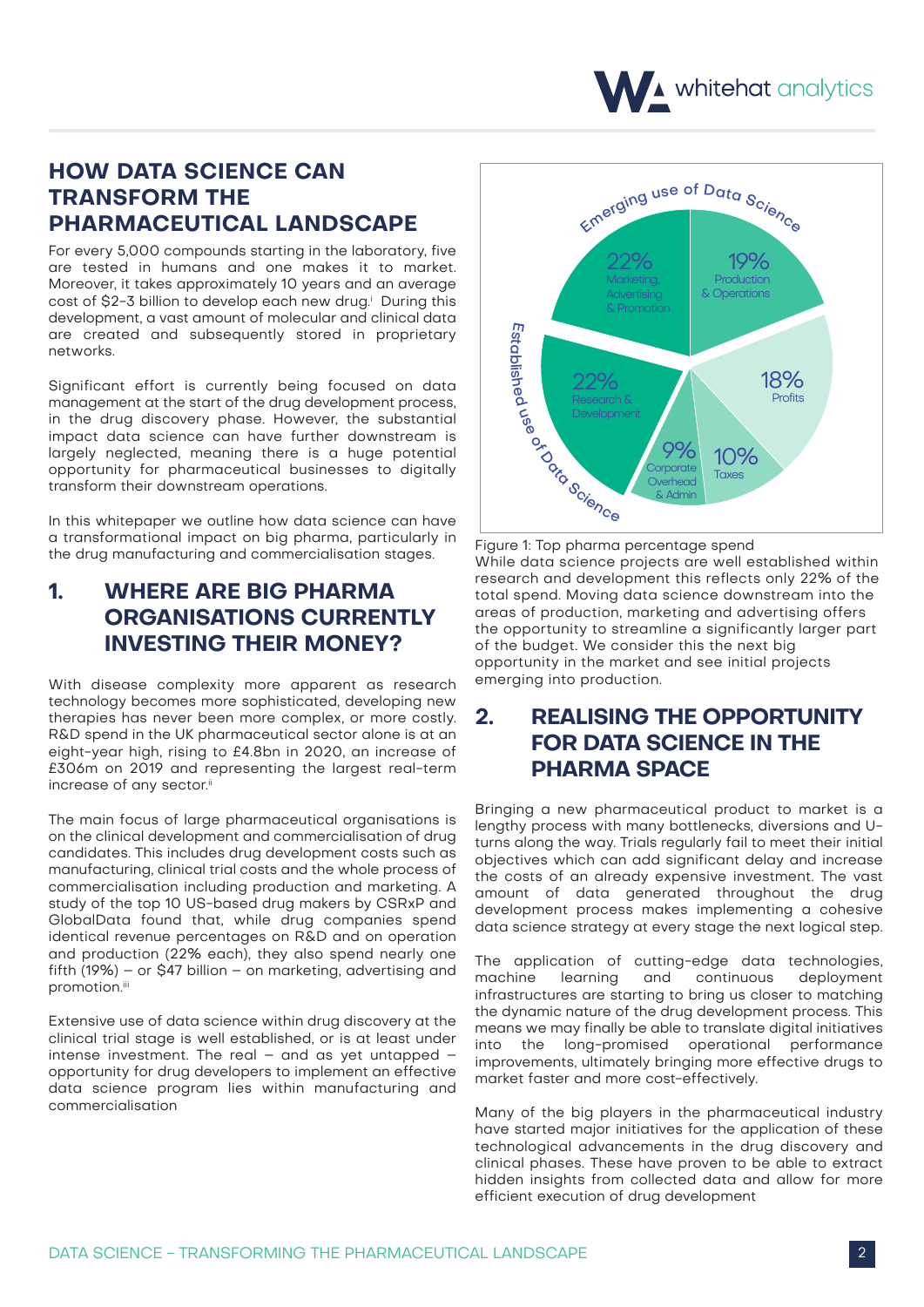#### **Novartis case study: a model of good practice**iv

Forward-thinking pharmaceutical manufacturers are already reaping the benefits of investing in data science.

The Novartis "Go Big on Data" initiative<sup>iv</sup> is starting to fundamentally change how the pharmaceutical giant operates. Using Amazon Web Services' (AWS) portfolio of artificial intelligence (AI) and machine learning (ML) cloud services, Novartis built an enterprise-wide data and analytics platform that will transform its business operations and change the way that its medicines are manufactured and delivered. The project will put realtime analytics in the hands of associates, helping drive agility, innovation, and cost efficiencies across Novartis' global business processes and systems, empowering them to make better decisions and increasing efficiencies throughout the supply chain.

The new platform

- ingests data from disparate sources, cleans it, links it, and makes it ready for analytics to be applied
- enables sophisticated ML algorithms to be built that can analyse the data and generate actionable insight
- enables web-based solutions/applications for employees to use in their workflows to improve their decision making.

In setting out to access experience, create intelligence and unlock value, Novartis estimates it has achieved productivity gains of around 10% across its portfolios since the application of the new data science platform.

## **3. LEVERAGING AGILE DATA**

The drug commercialisation process is one of the most challenging steps in drug development and the best way to create a successful strategy is to take guidance provided by reliable data from multiple sources. In an increasingly competitive landscape, pharma companies need powerful solutions – and that means leveraging the power of cutting-edge technology.

The marketing and promotion of a drug is another area where we currently see significant opportunity for data science. With increasing competition from generics, big pharma is getting smarter about analysing and driving effectiveness in its sales and marketing operations – evidenced by the high spend. This is a highly regulated environment, in which particular care and attention must be taken with innovative concepts and claims must be supported by data. Bringing the concept of Agile data science into the regulated environment can deliver a powerful new competitive advantage.

New, niche and under-served markets may be spotted by combining and analysing information from social media, demographics, electronic medical records and other data sources. Equally, analysing the effectiveness of sales efforts and capturing the feedback and using it effectively can help pharmaceutical companies get an edge on their competition.

# **4. THE ROLE OF DATA SCIENCE IN PHARMA**

Pharmaceutical companies have long relied on empirical data to drive research, identify patterns, test theories and understand the efficacy of treatments. Data models can be applied throughout the drug development process to establish patterns of best practice and create predictive models for future success or failure. Here we explore how data science can be applied to the discovery, manufacturing, clinical trial and commercialisation phases of drug development.

#### **4.1 Discovery**

Big data and machine learning are increasingly applied to the discovery phase of drug discovery. For example, applying data science to cell therapy R&D can reduce risks and accelerate development. Single-cell nextgeneration sequencing data is uncovering several novel cell types, many of which are appealing for cell therapy.

Data-driven tools can also provide predictions of perturbations to direct cell fate systematically. For instance, it is now possible to use data-driven tools to predict which transcription factors are required to convert between any two human cell types. Combined, these will enable a new data-driven development pipeline for cell therapies.

Data science also gives researchers the ability to generate ideas for entirely novel compounds, where the 'invented' molecule is predicted to have all the desired properties required for success – which could hugely accelerate the discovery of effective new drugs. For example, an AI network developed by Google AI offshoot DeepMind has made a significant step in solving one of biology's greatest challenges – determining a protein's 3D shape from its amino acid sequence. The ability to accurately predict protein structures from their amino acid sequence would be a huge boon to medicine by vastly accelerating efforts to understand the building blocks of cells and enable quicker and more advanced drug discovery.

#### **4.2 Manufacturing**

Pharmaceutical manufacturers are increasingly shifting from blockbuster drugs to biological and genomic medicines that have shorter life cycles. And with biological medicine accounting for more than a quarter of the entire pharmaceutical market,<sup>vi</sup> manufacturers must be able to deliver these sensitive medicines within tighter time frames.

Manufacturing of pharmaceuticals follows validated processes to ensure consistency and quality of the final drug product. Data science can help to support quality control in many ways, for instance by, for example, providing automated and reproducible analytical pipelines that utilise predictive models to identify adverse events. With the power of in-memory computing technology and interconnected and automated systems, manufacturers can analyse large amounts of quality, environmental and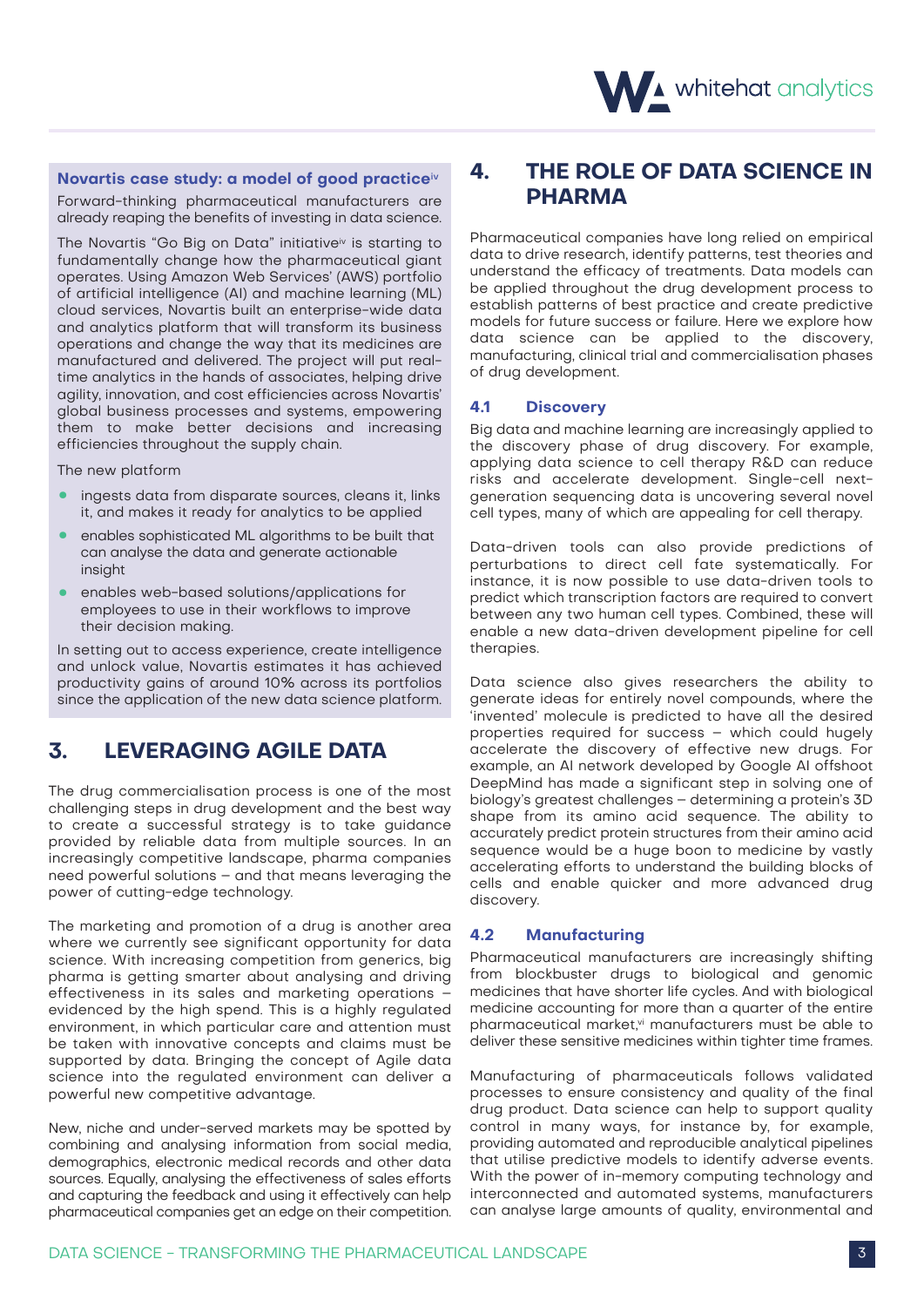

Internet of Things (IoT)-generated data. Tapping into this Big Data allows pharma companies to build AI-driven endto-end process controls, resulting in higher quality products, more predictability, more efficient manufacturing and faster time to market.

#### **4.3 Clinical trials**

There is considerable pressure for life science companies to find ways to fail proposed products faster and to identify successful new products more quickly, to expedite launch to market. Integrating clinical data enables the use of machine learning to speed up the analysis of the data. Often this can lead to real time insights into the clinical trials and support critical decision making. This is proving to provide efficiency gains as well as improve safety of clinical trials.

Clinical trials are costly and time consuming to run and pharmaceutical companies must ensure that they have recruited the right mix of patients for a given trial. Big data can assist in identifying the appropriate patients to participate in a trial through analysis of demographic and historical clinical data, remote patient monitoring, reviewing previous clinical trial events, and helping to identify potential side effects before they become a reality. Patient data will help pharmaceutical companies consider more factors, such as genetic information, to help companies identify niche patient populations in sources such as social media, which in turn will speed up and reduce costs of trials.

Using this approach, clinicians can understand various medical and lifestyle details of every patient and analyse their suitability for a clinical trial.

Big data can also assist by aggregating data across multiple clinical trials and look for patterns that are beyond the specific use case to create predictable foresights. Without this, performing cross-trial analysis is a daunting and costly task that requires programmers and developers to integrate data manually, which is a time-consuming endeavor that is prone to human error.

It is projected that implementing rudimentary machine learning and data science into the clinical trials process alone can and has been cutting costs up to 20%.vii

#### **4.4 Commercialisation**

AI and machine learning can deliver previously inaccessible insights that positively impact the commercialisation aspect of drug development. They can inform how companies deploy precision strategies for the best possible returns with the right balance of resources, speed and at scale.

AI and machine learning methods consistently deliver more accurate outcomes in less time than conventional assessments. In the short term, that translates into competitive advantage and better sales results. Over time these automated solutions deliver extended value by continuously monitoring trends and optimising results as new data is generated.

There is huge potential to make better use of the vast amount of data across a wide range of areas affecting drug commercialisation, including:

- Understanding market dynamics, competitive strategies, clinical practices, regulatory issues, access challenges and lifecycle planning
- Establishing strategies for pricing, market access<br>and reimbursement in multiple geographies
- Developing strategies for internal and external<br>• stakeholders who influence the commercialization of the brand
- Supporting brand strategy planning, brand<br>forecasting, strategic clinical development options and communications strategies.

### **5. ESTABLISHING STRONG DATA GOVERNANCE**

The primary goal of data governance is to ensure that data assets meet an enterprise's standards in terms of its integrity, compliance with regulations and quality. Having strong data governance processes and structures in place provides not only regulatory safety, but more importantly enables the use of data in clearly defined boundaries, ensuring that a wide range of use cases can be applied. Strong governance sets the foundation for the sustained commercial success of data science. For example, the use of clinical trial data beyond its primary indication is tightly regulated. It can often be the case that regulatory frameworks exist within a company, but across multiple trials can vary significantly, which has a negative impact on the reuse of these data repositories.

Once a coherent governance framework is in place, the FAIR (findable, accessible, interoperable and reusable) data principles should be applied (Figure 2). Binding FAIR principles into governance frameworks can advance the digital transformation of the pharma industry, enabling pharma businesses to leverage a plethora of operational efficiencies while also reducing time to market and cutting development costs.



Figure 2: FAIR Data Principles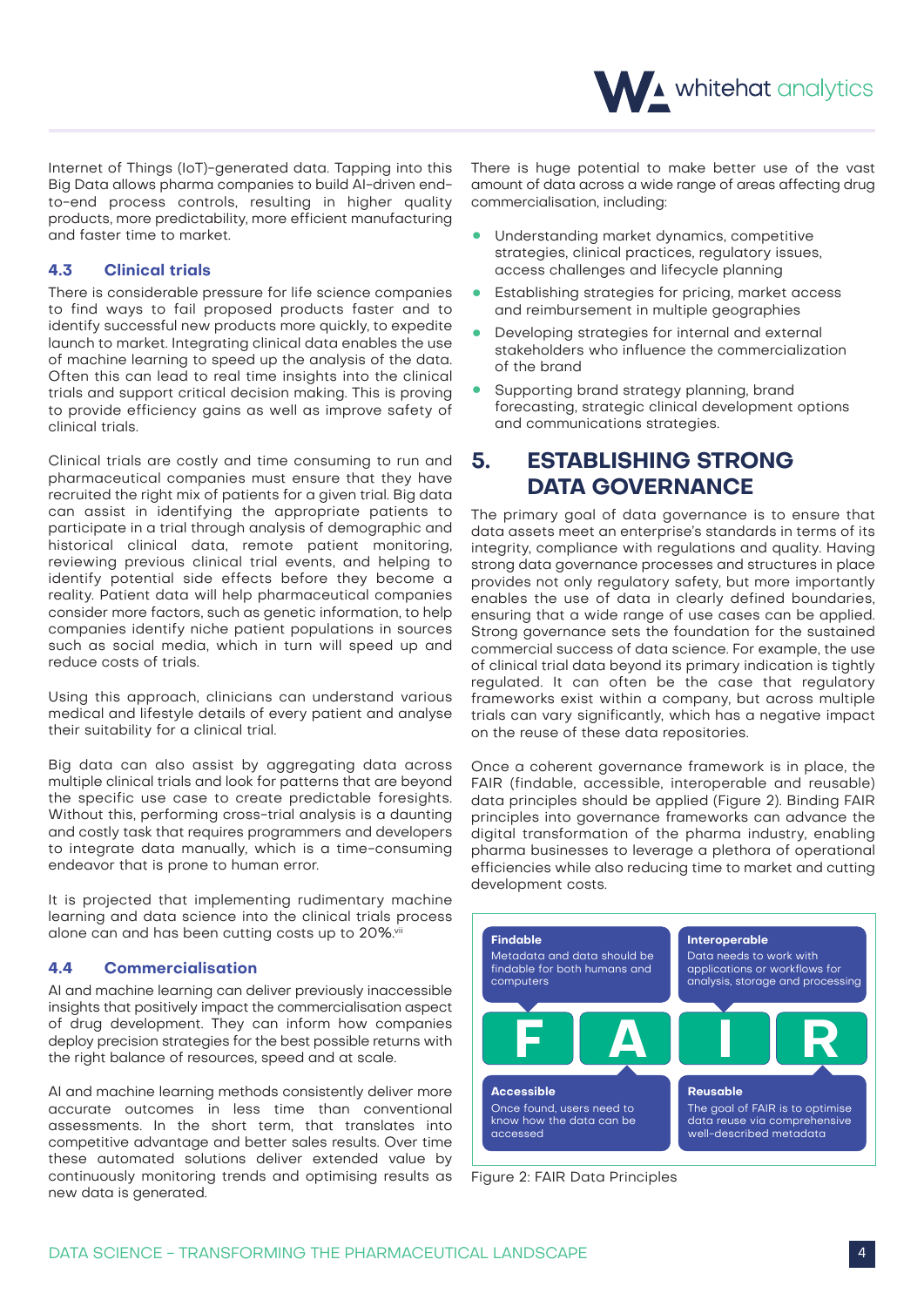

There are several challenges that pharma organisations are currently facing in establishing a universal governance framework. Date may be siloed across departments – and large amounts of new data are continuously being created. Another challenge is to keep governance teams up to date with the exceptionally fast developing data science field, particularly on aspects that are of high business interest to the pharma industry. As a consequence, pharmaceutical companies are often not in a position to make strategic decisions based on their data and are even less well placed to create efficient data science functions.

These technology integration challenges hamper all areas of drug development - from sales and marketing to research, clinical and manufacturing. Service oriented architecture (SOA) is emerging as the new standard for successful IT integration, to help address these challenges across the organisation and serve as the blueprint to align business R&D with data science. Vili

# **6. HOW CAN SOA HELP GOOD GOVERNANCE?**

SOA governance refers to the processes used to oversee and control the adoption and implementation of SOA in accordance with recognised practices, principles and government regulations. It helps optimise service quality, consistency, predictability and performance, ensures that personnel follow prescribed policies and corrects system problems or policy infractions as they occur.

Before SOA emerged in the late 1990s, connecting an application to data or functionality housed in another system required complex point-to-point integration integration that developers had to recreate, in part or whole, for each new development project. Exposing those functions through SOA eliminates the need to recreate the deep integration every time. All data is put into a storage environment which lets individuals pick what they want from the data through using data indexing, a structure technique that is used to quickly locate and access the data in a database. It collects, parses and stores data to enhance the speed and performance of retrieving and analysing relevant documents.

The collaborative nature of SOA can help address a new level of partnering and global reach that is necessary to stay competitive in the pharma industry both for today and the future.

# **7. BENEFITS OF A DATA-DRIVEN CULTURE**

Data science is a collaborative effort; all stakeholders must be organically integrated and work for the same cause. A data-driven culture needs to be accepted across the organisation as it will be beneficial for all departments.

Pharma organisations have the new opportunity to develop a cultural framework that helps all members of the organisation to move data to the centre of decisionmaking. Open access to data reinforces a culture of democracy, as every department and every individual is aware of the big picture and the role they play within the organisation.

One challenge for big pharma is that the stakeholders have been working in siloes for many decades, and the territorial mindset pervades. For data science to make an impact, stakeholders must sit at the decision-making table rather than just being service providers.

Culturally, senior leadership buy in is often the key factor. Their willingness to push a data-driven culture throughout the organisation will engage every individual and ensure that everyone is working towards the same goal – and sees it as a critical part of their own development and reward.

# **8. THE CONVERGENCE OF SCIENCE AND DATA**

It is clear that the diverse fields of life sciences, computer science and data science are converging. In 20 years, being data-driven will be the norm; forced by economics, particularly in the pharma space where efficiency gains are significant.

The future success of pharma organisations will depend largely on an ability to bring data to the forefront of business decision making. Although technical and cultural challenges undoubtedly lie ahead, advanced data analytics represent the biggest growth opportunity that pharma companies should look to leverage.